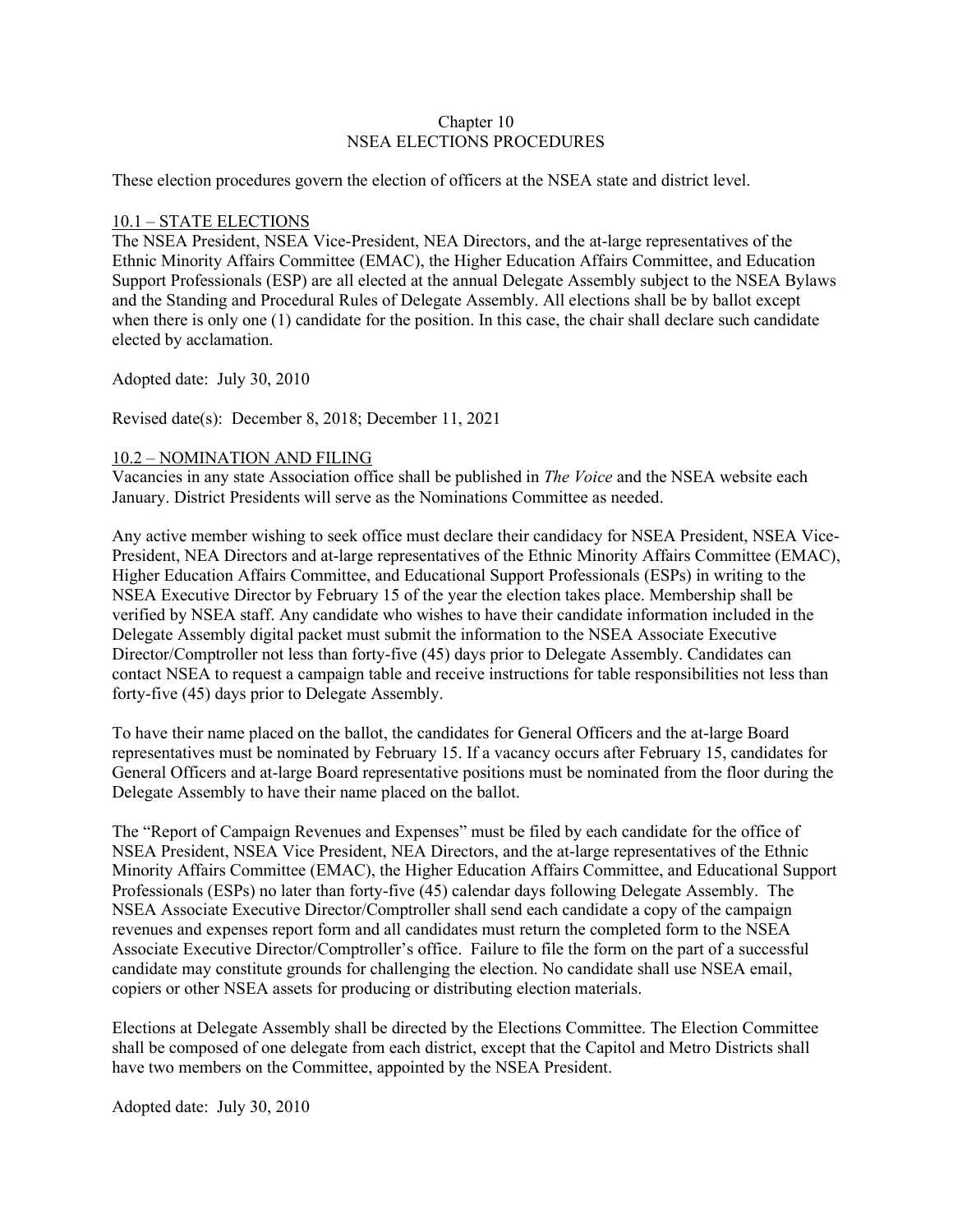Revised Date(s): March 16, 2013; October 26, 2013; November 21, 2015; January 27, 2018; December 11, 2021.

# 10.3 – VOTING PROCEDURES

- Time for voting for NSEA candidates and amendments to Bylaws shall be included in the agenda of the Delegate Assembly.
- All elections for candidates and issues referred to a secret ballot shall be by written ballot. All ballots shall be identical and deposited in no more than four ballot boxes. The Elections Committee shall supervise all balloting. Delegates for whom the Elections Committee deems to be in line at the time the polls close shall be allowed to vote. The committee shall verify the vote by having each delegate sign the voting register. Members who have already voted should leave the balloting area as soon as they have placed their marked ballots in the ballot boxes. The committee shall tally the ballots.
- Campaign materials or campaigning shall not occur within 25 feet of the balloting area.
- Challenged, illegal, or unclear ballots shall be ruled on as provided in Robert's Rules, Newly Revised, before legal ballots are counted.
- If the margin of difference between the votes cast for any candidates elected at Delegate Assembly is less than five (5) percent, the Election Committee shall automatically recount the ballots.
- Ballots, voter registers, and tally sheets shall be sealed by the Election Committee and shall be retained at NSEA headquarters by the NSEA Associate Executive Director/Comptroller for a period of one year following the election.

The number of votes cast for each nominee for each office shall be announced to the Delegate Assembly by the Chair of the Elections Committee, and the candidate receiving the majority of votes shall be declared elected. Should no candidate receive a majority vote in the first ballot, a run-off election shall be held immediately between the two candidates receiving the greater number of votes. In the event of a run-off election, placement of names on a run-off ballot shall be as follows: The candidate with the most votes on the first ballot shall be listed first on the run-off ballot. In the event that a tie vote exists on the first ballot, placement of names shall be by a drawing.

Adopted date: July 30, 2010

Revised date(s): March 16, 2013; October 26, 2013; November 21, 2015; January 27, 2018; December 8, 2018; January 22, 2022

### 10.4-DISTRICT ELECTIONS

District Presidents shall verify any district vacancies and these vacancies shall be published in *The Voice*  and the NSEA website.

Candidates for District Office may file online within the timeline published in *The Voice* and the NSEA website. NSEA staff shall verify candidate membership status. Candidates may submit a 50-word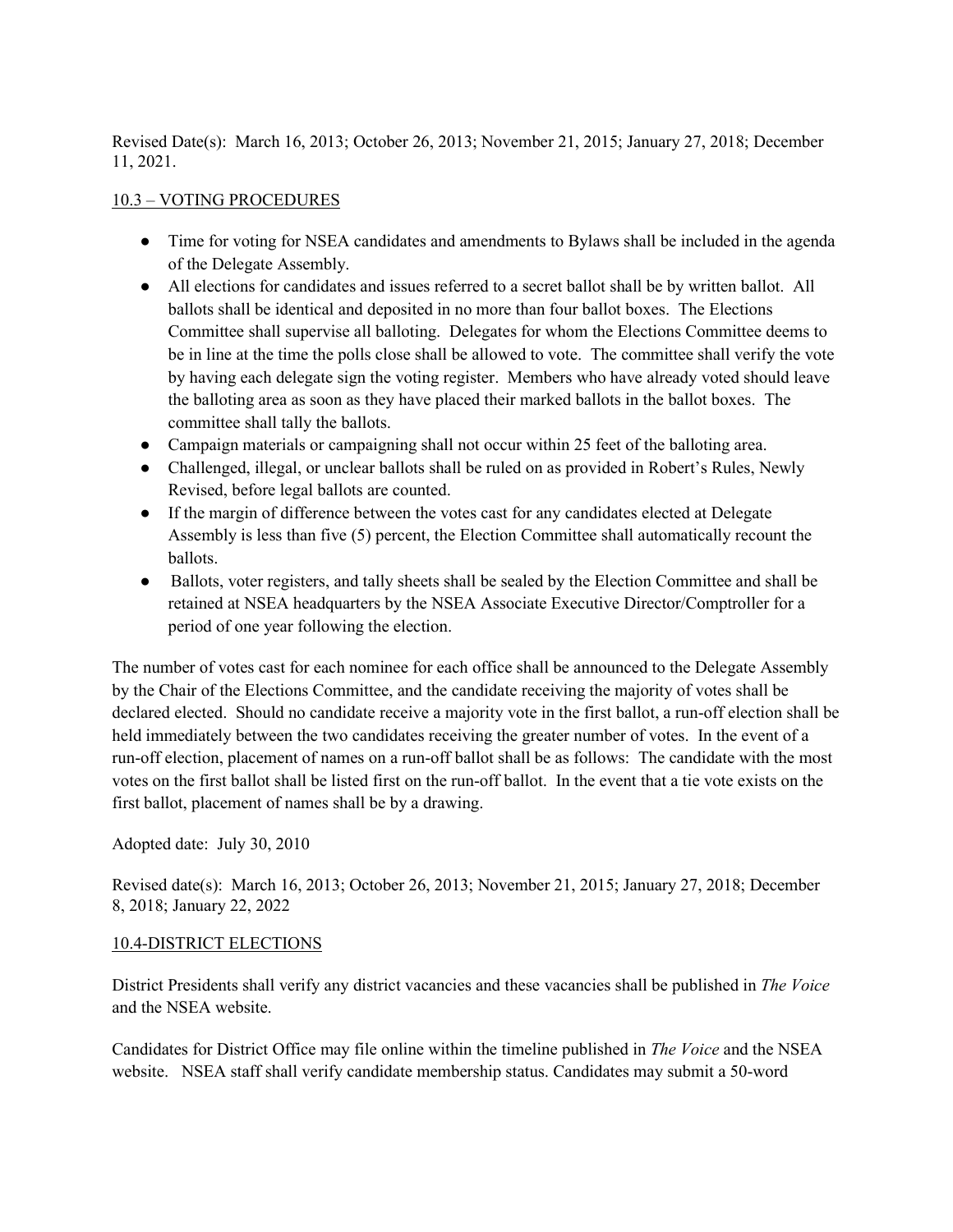statement which will be linked to the electronic ballot. Candidates may also ask for one set of mailing labels containing addresses of the local Association presidents.

Placement of names on all ballots shall be by a random drawing. There shall be no biographical information, including town names, about candidates printed on the ballots. Candidates who submit a biographical statement will have the statement linked from their name on the ballot. There shall be provisions for a write-in vote on the ballot.

The following statement shall be included on each ballot after the heading for NSEA Board of Directors:

Election to the office of Board of Directors constitutes election as a delegate to the NSEA Delegate Assembly and election as a state delegate to the NEA Representative Assembly for the term of office.

The following statement shall be included on each ballot after the heading for District Presidents or District Vice-Presidents:

Election to the office of District President or District Vice-President constitutes election as a delegate to the NSEA Delegate Assembly. District Presidents are also elected as first alternates as state delegates to the NEA Representative Assembly from their district for the term of office. District Vice Presidents are also elected as second alternates as state delegates to the NEA Representative Assembly from their district for the term of office.

NSEA members will be notified when the polls are open via an email. Members who have not provided a valid email address shall be notified via a postcard.

Ballot results shall be downloaded and tabulated in the presence of designated observers, who are members of the Association, after the polls close. These observers shall report the results to the NSEA President. In elections where there are no candidates who have filed, all write-in candidates for NSEA elections must receive a minimum of ten votes in order to be considered elected. In the event there is a tie, an NSEA Executive Committee member will flip a coin to determine the winner. Electronic ballot results shall become final upon review and approval by the NSEA Board. The NSEA President shall notify candidates of the official results. The results will be published in *The Voice* and/or on the NSEA website.

Adopted date: July 30, 2010

Revised date(s): June 8, 2012; October 26, 2013; June 10, 2016; December 8, 2018; January 22, 2022

# 10.5 – NSEA CAMPAIGN GUIDELINES

- 1. Candidates will be responsible for reading, understanding, and asking for clarification of the NSEA Election Procedures.
- 2. Candidates for general officers and at-large board seats must file in writing to the NSEA Executive Director by February 15 of the year the election takes place.